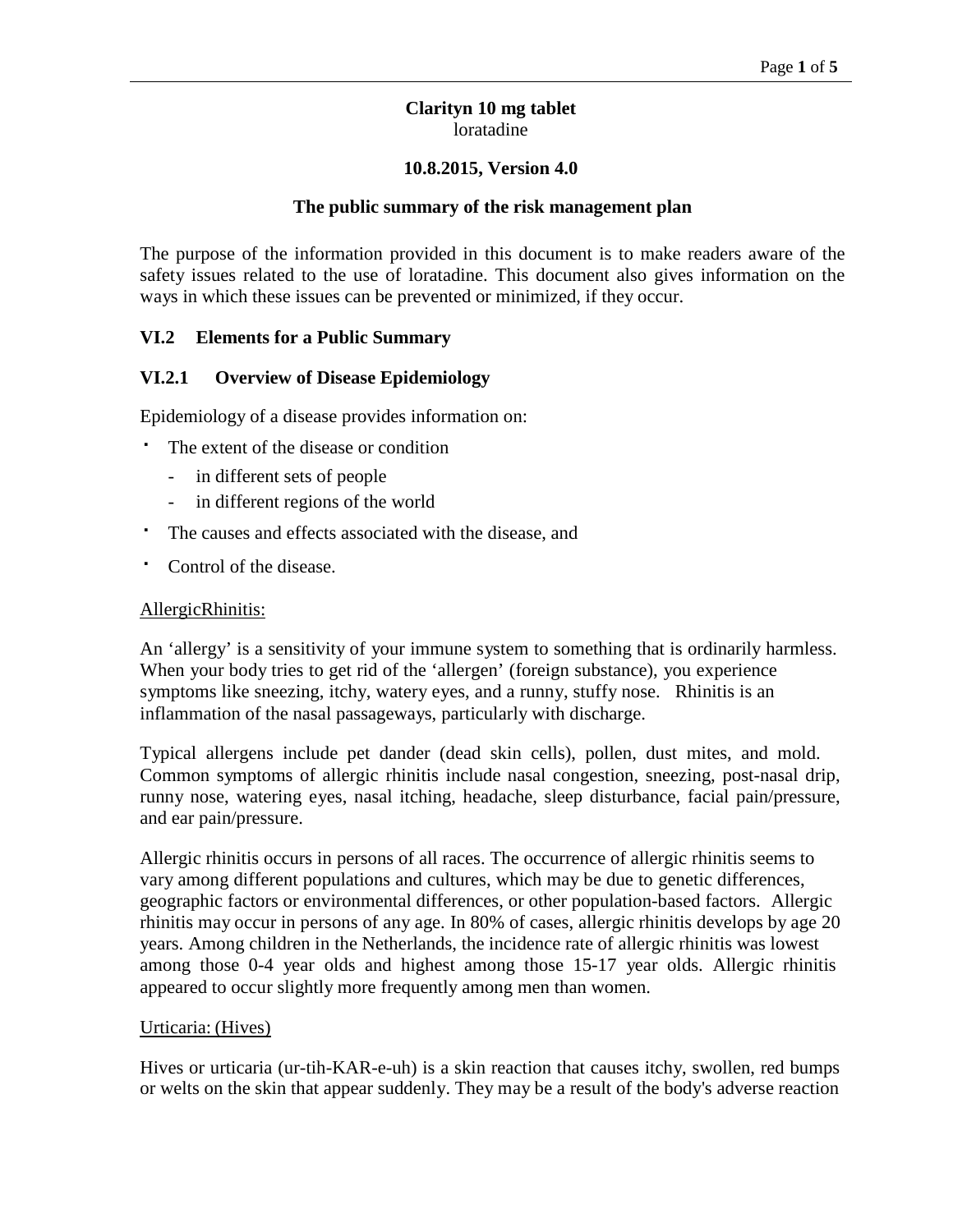to certain allergens (foreign substance). Hives can appear anywhere on the body including the face, lips, tongue, or throat.

People who have other allergies are more likely to get hives. Chronic urticaria (hives) is diagnosed when the symptoms last for more than 6 weeks. Hives are extremely itchy and may be severe enough to disrupt work, school, or sleep. In most cases the cause of the chronic hives are unclear.

Studies have shown that chronic urticaria is present in between 0.5 and 1% of the population and tends to occur more frequently among women. The prevalence (proportion of the population) of chronic urticaria in children in the United Kingdom is approximately 0.1- 0.3%. All age groups can experience chronic urticaria, but it is more common between the ages of 20 and 40 years.

# **VI.2.2 Summary of Treatment Benefits**

Efficacy is the capacity of a medicine to produce a desired effect.

Loratadine is an antihistamine that reduces the effects of the natural chemical histamine in the body. Histamine can produce symptoms of sneezing, itching, watery eyes, and runny nose. Loratadine blocks the effects of histamine which can, in part, prevent an allergic reaction.

The main studies of loratadine included over 10,000 adult*s* (greater than 12 years of age) with allergic rhinitis*.* Patients were randomly assigned to loratadine or placebo or clemastine (another antihistamine). In these studies*,* loratadine was better than placebo and similar to clemastine in improving the symptoms of allergic rhinitis.

Among these adults (greater than 12 years of age) 1,000 adults with chronic hives (urticaria) were randomly assigned to loratadine or placebo. In these studies loratadine was better than placebo in the management of chronic hives as demonstrated by a decrease in itching, redness and hives.

# **VI.2.3 Unknowns Relating to Treatment Benefits**

Loratadine has not been studied in pregnant or breastfeeding woman and children less than two years of age. However, loratadine has been sold for more than 20 years (since 1988) and the safety profile has been well established. Therefore any limitations of the clinical program (studies) have been overcome by the extensive post approval experience.

# **VI.2.4 Summary of Safety Concerns**

# **Important Identified Risks**

Important identified risks are safety issues or undesirable effects for which there is sufficient proof of an association or link with the use of this medicine

Table 1 provides information on the important identified risks and their preventability.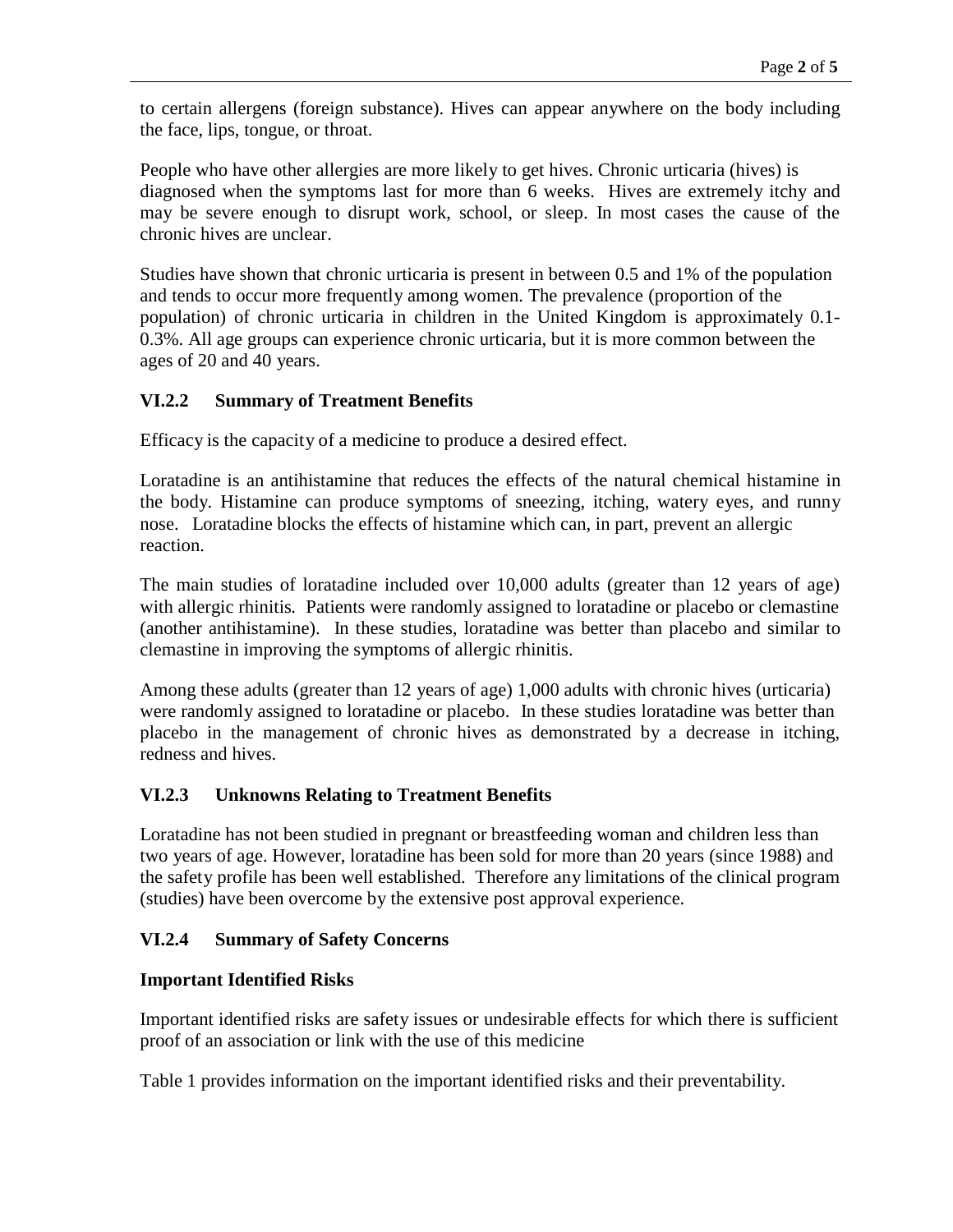| <b>Risk</b>                                                                                                                                                                                                                                                    | <b>What is Known</b>                                                                                                                                | Preventability                                                                                                                                                                                                                                                                                          |
|----------------------------------------------------------------------------------------------------------------------------------------------------------------------------------------------------------------------------------------------------------------|-----------------------------------------------------------------------------------------------------------------------------------------------------|---------------------------------------------------------------------------------------------------------------------------------------------------------------------------------------------------------------------------------------------------------------------------------------------------------|
| Allergic reactions such as rash, swelling<br>of face, shortness of breath, hives and<br>itching. As well as, severe allergic<br>reactions with swelling of the face, lips,<br>tongue, and/or throat (which may cause<br>difficulty in breathing or swallowing) | Allergic reactions can occur with any<br>medicine and are known to occur with<br>loratadine.                                                        | Patients should not take loratadine<br>if they are allergic to loratadine or<br>any of the ingredients in loratadine.<br>Patients should stop use of<br>loratadine and ask a doctor if an<br>allergic reaction to loratadine<br>occurs. If a severe allergic reaction<br>occurs seek medical help right |
| Abnormal liver function including                                                                                                                                                                                                                              | Abnormal liver function (including                                                                                                                  | away.<br>Patients should ask a doctor before                                                                                                                                                                                                                                                            |
| inflammation of liver and abnormal liver<br>function tests                                                                                                                                                                                                     | inflammation of the liver and abnormal<br>liver function tests) are known to occur<br>with loratadine.                                              | taking loratadine if they have liver<br>disease. Your doctor should<br>determine if you need a different<br>dose.                                                                                                                                                                                       |
| Seizures (convulsions or fits)                                                                                                                                                                                                                                 | Seizures have been reported in patients<br>taking loratadine.                                                                                       | Patients should ask a doctor before                                                                                                                                                                                                                                                                     |
|                                                                                                                                                                                                                                                                | Seizures can have many causes,<br>including medicines, high fevers,<br>head injuries and certain diseases.                                          | taking loratadine if they have<br>epilepsy, history of seizures, or<br>recent head injury.<br>If you have a seizure for the first<br>time, stop the use of loratadine and<br>seek medical help right away.                                                                                              |
|                                                                                                                                                                                                                                                                | Most seizures last from 30 seconds to<br>2 minutes and do not cause lasting<br>harm.                                                                |                                                                                                                                                                                                                                                                                                         |
|                                                                                                                                                                                                                                                                | Patients who experience seizures should<br>speak to a doctor.                                                                                       |                                                                                                                                                                                                                                                                                                         |
| Abnormal or irregular heartbeat:<br>Heartbeats faster than normal<br>(tachycardia) and/or feeling a rapid<br>heartbeat (palpitations).                                                                                                                         | A heartbeat that is faster than normal<br>(tachycardia) and palpitations have<br>been reported in patients taking<br>loratadine.                    | Before you take loratadine, tell your<br>doctor or pharmacist if you are a<br>smoker, have high blood pressure,<br>heart disease or have any other<br>medical conditions.                                                                                                                               |
|                                                                                                                                                                                                                                                                | Palpitations are often described as a<br>feeling a rapid heartbeat, a pounding in<br>the chest, or feeling missed or skipped<br>beats of the heart. | If you experience an abnormal or<br>irregular heartrate, seek medical<br>help right away.                                                                                                                                                                                                               |
|                                                                                                                                                                                                                                                                | Many factors can affect your heart beat,<br>such as having fever, heart attacks,<br>smoking, stress and some medications.                           |                                                                                                                                                                                                                                                                                                         |
|                                                                                                                                                                                                                                                                | Patients who experience an irregular or a<br>faster than normal heartbeat should speak<br>to a doctor.                                              |                                                                                                                                                                                                                                                                                                         |

# **Table 1 Summary of Important Identified Risks**

# **Important Potential Risks**

Important potential risks are safety concerns for which there is a possible link with the use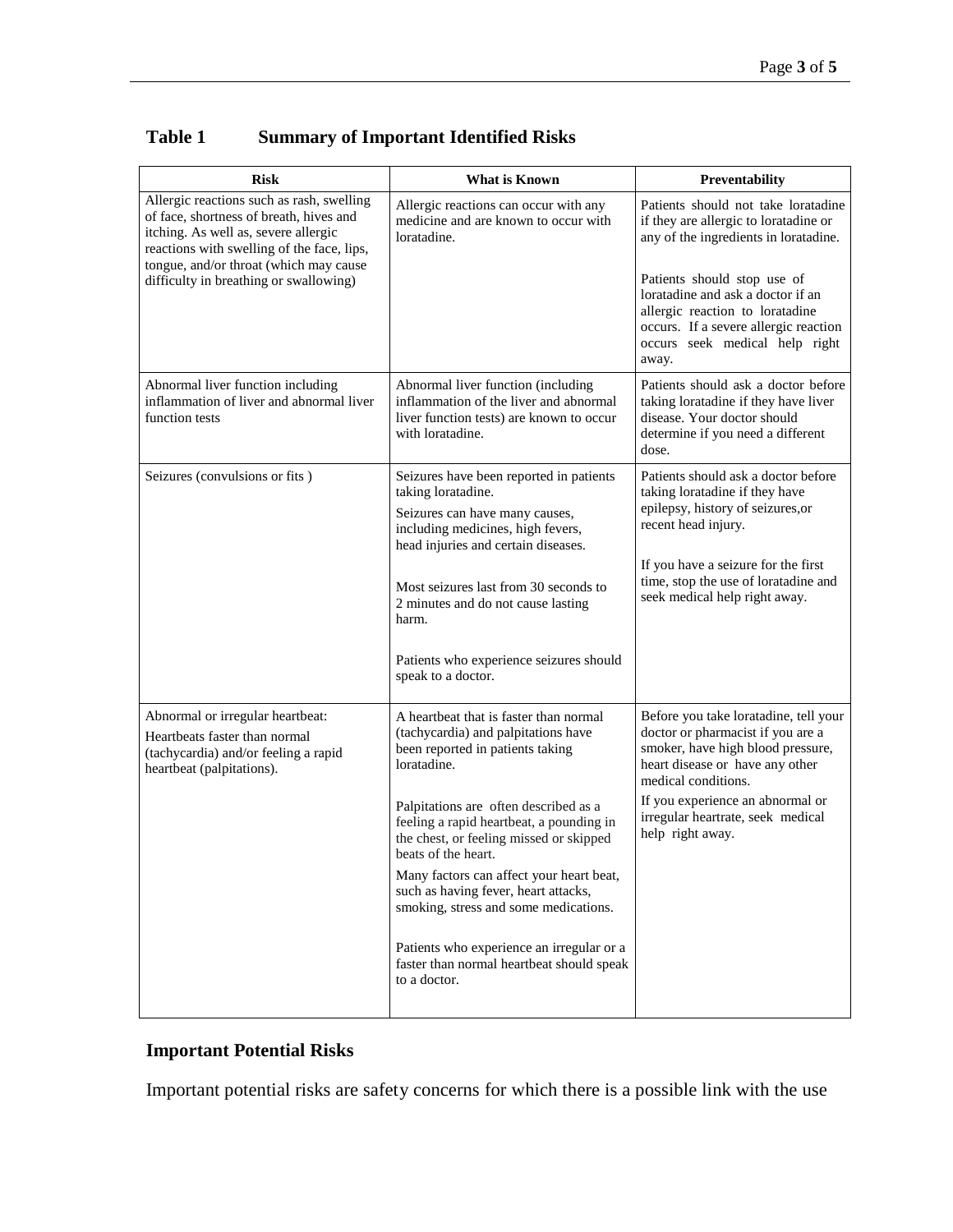of a medicine, but this link has not been confirmed.

| <b>Risk</b>                                                                                               | <b>What is Known</b>                                                                                                                                                                                                                                                                                                                |
|-----------------------------------------------------------------------------------------------------------|-------------------------------------------------------------------------------------------------------------------------------------------------------------------------------------------------------------------------------------------------------------------------------------------------------------------------------------|
| Restlessness, increased involuntary body<br>movements (psychomotor hyperactivity)                         | Restlessness, with increased involuntary body movements has been reported<br>in patients taking loratadine. These increased movements may also make<br>the individual feel restless (feeling of unrest or discomposure).                                                                                                            |
|                                                                                                           | Movement disorders can be caused by nerve diseases, injuries, autoimmune<br>diseases, infections and certain medications.                                                                                                                                                                                                           |
|                                                                                                           | Patients who experience movement disorders or restlessness should speak<br>to a doctor.                                                                                                                                                                                                                                             |
| Mental (psychiatric) disorders: seeing or<br>hearing things that are not really there<br>(hallucinations) | Hallucinations can be caused by high fever, brain disorders, drug and<br>alcohol intoxication and some medications.                                                                                                                                                                                                                 |
|                                                                                                           | Patients who experience hallucinations should speak to a doctor or medical<br>professional.                                                                                                                                                                                                                                         |
| Behavior/mood related changes in children<br>(including anger, agitation and aggressive<br>behavior)      | Abnormal behavior can be caused by high fever, brain disorders, and some<br>medications.                                                                                                                                                                                                                                            |
|                                                                                                           | Patients who experience abnormal behavior should speak to a doctor or<br>medical professional.                                                                                                                                                                                                                                      |
| Eye disorders including eye swelling, dry<br>eye and visual impairment                                    | Eye symptoms may involve changes in vision, changes in the appearance of<br>the eye, or an abnormal sensation in the eye. A person who has eye<br>symptoms should be checked by a doctor.                                                                                                                                           |
| Severe skin disorders (including Stevens-<br>Johnson syndrome/Toxic Epidermal<br>Necrolysis)              | Stevens-Johnson syndrome and toxic epidermal necrolysis are two forms of<br>the same life-threatening skin disease that cause rash, skin peeling, and sores<br>on the mucous membranes.                                                                                                                                             |
|                                                                                                           | People with or suspected of having Stevens-Johnson syndrome or toxic<br>epidermal necrolysis are hospitalized immediately. Any drugs suspected of<br>causing the disorder are immediately discontinued.                                                                                                                             |
| Drug-drug interactions                                                                                    | Drug-drug interactions occur when two or more drugs react with each other.<br>This drug-drug interaction may cause unexpected side effects.                                                                                                                                                                                         |
|                                                                                                           | It's always important to share with your doctor and pharmacist all of the<br>medications you're taking. This includes your prescriptions medications,<br>over-the-counter (OTC) drugs, vitamins, nutritional supplements (nutritional<br>shakes, protein powders, etc.), herbal remedies, and any illegal or<br>recreational drugs. |

## **Missing information**

Missing information is information about the safety of a medicine which is not available at the time of submission of a particular risk management plan.

Table 3 provides missing information with the medicinal product.

# **Table 3 Summary of Missing Information**

| What is Known<br><b>Missing Information</b> |
|---------------------------------------------|
|---------------------------------------------|